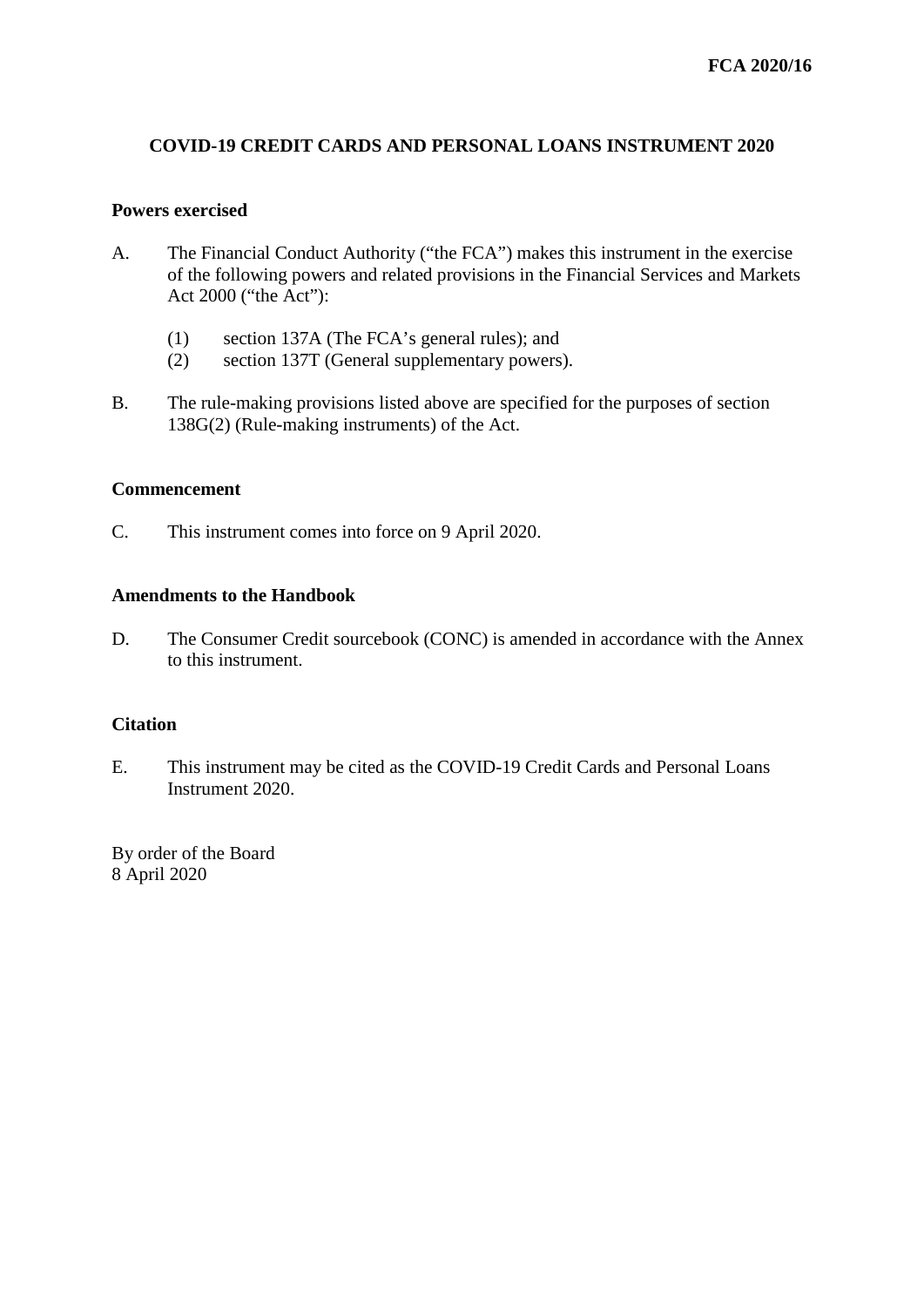## **Annex**

# **Amendments to the Consumer Credit sourcebook (CONC)**

In this Annex, underlining indicates new text and striking through indicates deleted text.

| 6      | <b>Post contractual requirements</b> |                  |                                                                                                                                                                                                                                                                                                                                                                                                                                                                                                                                                                           |
|--------|--------------------------------------|------------------|---------------------------------------------------------------------------------------------------------------------------------------------------------------------------------------------------------------------------------------------------------------------------------------------------------------------------------------------------------------------------------------------------------------------------------------------------------------------------------------------------------------------------------------------------------------------------|
|        |                                      |                  |                                                                                                                                                                                                                                                                                                                                                                                                                                                                                                                                                                           |
| 6.7    | Post contract: business practices    |                  |                                                                                                                                                                                                                                                                                                                                                                                                                                                                                                                                                                           |
|        |                                      |                  |                                                                                                                                                                                                                                                                                                                                                                                                                                                                                                                                                                           |
| 6.7.5  | $\mathbb{R}$                         | (1)              | Subject to $(4)$ , A a firm must set the minimum required <i>repayment</i><br>under a regulated credit agreement for a credit card or store card at<br>an amount equal to at least that amount which repays the interest,<br>fees and charges that have been applied to the customer's account,<br>plus one percentage of the amount outstanding.                                                                                                                                                                                                                         |
|        | [Note: paragraph 6.4 of $ILG$ ]      |                  |                                                                                                                                                                                                                                                                                                                                                                                                                                                                                                                                                                           |
|        |                                      |                  |                                                                                                                                                                                                                                                                                                                                                                                                                                                                                                                                                                           |
|        |                                      | (4)              | Paragraph (1) does not apply in circumstances where the <i>firm</i> , in<br>order to allow the <i>customer</i> to defer (in whole or part) the making of<br>repayments under the regulated credit agreement if they choose to<br>do so in the circumstances and for the duration set out in the<br>guidance entitled Credit cards (including retail revolving credit) and<br>coronavirus: temporary guidance for firms, varies the <i>regulated</i><br>credit agreement so as not to oblige the customer to make minimum<br>required <i>repayments</i> for that duration. |
|        |                                      |                  |                                                                                                                                                                                                                                                                                                                                                                                                                                                                                                                                                                           |
|        | Rules on refinancing: general        |                  |                                                                                                                                                                                                                                                                                                                                                                                                                                                                                                                                                                           |
| 6.7.17 | $\mathbb{R}$                         |                  |                                                                                                                                                                                                                                                                                                                                                                                                                                                                                                                                                                           |
|        |                                      | $\left(4\right)$ | The term "refinance" within paragraph (1) does not include where a<br><i>firm</i> extends, or purports to extend, the period over which one or<br>more <i>repayment</i> is to be made by a <i>customer</i> in circumstances where<br>the <i>firm</i> does this in order to follow the guidance entitled Credit<br>cards (including retail revolving credit) and coronavirus: temporary<br>guidance for firms or the guidance entitled Personal loans and<br>coronavirus: temporary guidance for firms.                                                                    |

…